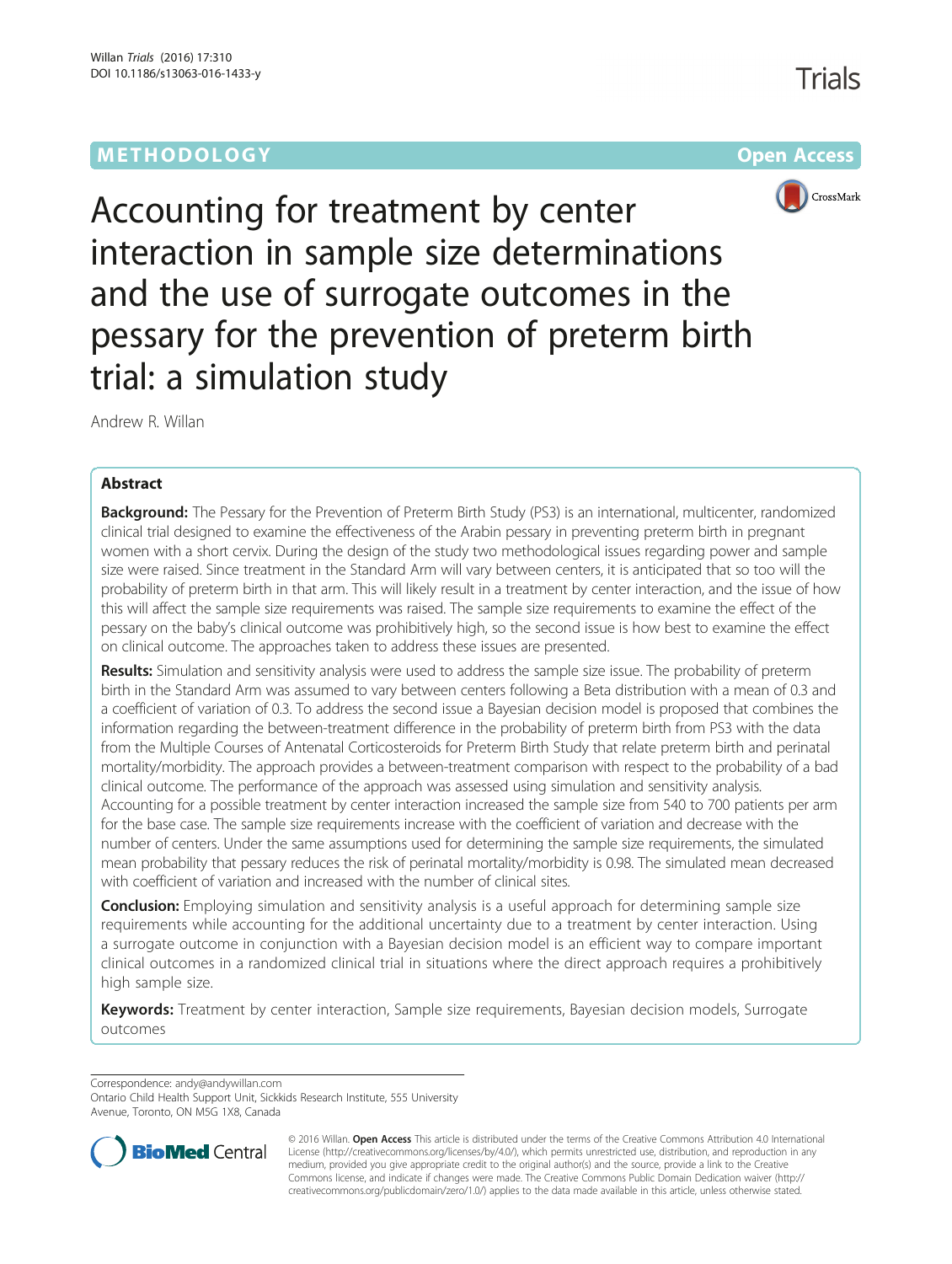### Background

The Pessary for the Prevention of Preterm Birth Study (P3S) is an international, multicenter, randomized clinical trial (RCT) to be conducted in 80 clinical centers by the Centre for Mother, Infant, and Child Research at the Sunnybrook Research Institute in Toronto, and is designed to answer the following primary question: Does the introduction of the Arabin pessary reduce the probability of preterm birth in pregnant women with a short cervix? The Arabin pessary is a simple, non-invasive therapeutic option for preventing preterm birth. Closing the cervix with a silicone ring (that is removed at term gestation) is a simple, relatively painless procedure that can be performed in an office setting and does not require surgery, hospitalization or anesthesia. To be eligible for randomization, women must present with a singleton pregnancy between 14 and 24 weeks gestation, and be identified by ultrasound to have a cervical length of between 10 and 24 mm. Randomization will be by randomsized blocks, stratified by center and gestational age. The primary outcome is preterm birth (i.e., birth at or prior to 33+6/7 weeks' gestation). Since there is no agreed-upon standard of care, women will be randomized between (1) the current management of short cervix as determined by the center's policy or at the attending physician's discretion (Standard) and (2) Arabin pessary together with any additional care at the attending physician's discretion (Treatment).

Two issues regarding sample size and power arose in the design and proposed analysis of P3S. The investigators assume that since treatment in the Standard Arm will vary between clinical centers, so might the probability of preterm birth in that arm. However, since all patients in the Treatment Arm are allocated to pessary, the investigators assume that due to a floor effect, if treatment does reduce the probability of preterm birth, the additional effect of any other interventions will be minimal and the probability of preterm birth in the Treatment Arm will not vary substantially between centers. As a result the treatment effect will vary between centers. This will increase the uncertainty with which the overall treatment effect is estimated and require a larger sample size to maintain type I and II error probabilities. To account for this in the analysis a random-effects model that allows the treatment effect to vary by clinical center (i.e, treatment by center interaction) should be used. The above assumption for the Treatment Arm is not required for the analysis using a random-effects model to be valid, although relaxing it could increase the uncertainty further. A bigger issue, and the one addressed in this paper, is what effect will a treatment by center interaction have on the sample size requirements.

Many authors have discussed the issue of center effect in RCTs [\[1](#page-7-0)–[13\]](#page-7-0). Investigators who suspect that the treatment effect varies by clinical center (i.e., the existence of treatment by center interaction) have three strategies to choose from. The first is to ignore the issue. The second is to adopt a model with a fixed effect for center. The third is to adopt a model with random effect for center. The disadvantage of the "ignore it" strategy is that if a treatment by center interaction does exist then the uncertainty regarding the estimated treatment effect will be underestimated, leading to an unknown inflation of the type I error probability. The disadvantage of a fixed-effects model is that the inference is restricted to the centers in the trial. As argued by Feaster et al. [\[13\]](#page-7-0) and others, inference from a fixed-effects model is more appropriate for an early phase III trial with a small number of centers, the positive results of which should lead to a more pragmatic trial with more centers and employing a random-effects model. Furthermore, for a fixed-effects model the inference for each center is based solely on their own data since there is no parameter in the model that represents an overall treatment effect. On the other hand, the random-effects model does contain a parameter for overall treatment effect and adjusts the uncertainty to account for the between-center variance in treatment effect. In addition, shrinkage-type estimation, which uses the data from all centers, can be used to provide center-specific inference [[14](#page-7-0)]. One must assume that the centers in the trial are a random sample of centers to which inference is to be made. Although this may seem a strong assumption, it is reasonable to expect that most RCTs are done to make inference to a population broader than just the centers in the trial, and without this assumption, valid inference beyond the centers in the trial is problematic. One disadvantage of the random-effects model is that it is generally accepted that a reasonably large number of centers are required to provide a robust estimate of the betweencenter variance [[12](#page-7-0)]. In addition, since the between-center variance is usually unknown in advance, sample size determinations that account for it can be challenging. Raudenbush and Liu [[8](#page-7-0)] provide power and sample size solutions adjusting for treatment by center interaction when the outcome variable is continuous. Less well developed are methods for adjusting sample size requirements for a binary outcome variable.

The second issue is how best to answer the question: Does the introduction of the pessary reduce the probability of a bad clinical outcome for the babies? The sample size to answer this question directly by observing the clinical outcome of the infants in P3S is prohibitively high. As an alternative the investigators propose a Bayesian approach, combining the information regarding the between-treatment difference in the probability of preterm birth from P3S with the data from the Multiple Courses of Antenatal Corticosteroids for Preterm Birth Study (MACS) [[15\]](#page-7-0) that relate preterm birth and perinatal mortality/morbidity. This analysis will provide an estimate of the reduction in the probability of the clinical outcome from the introduction of the pessary. The question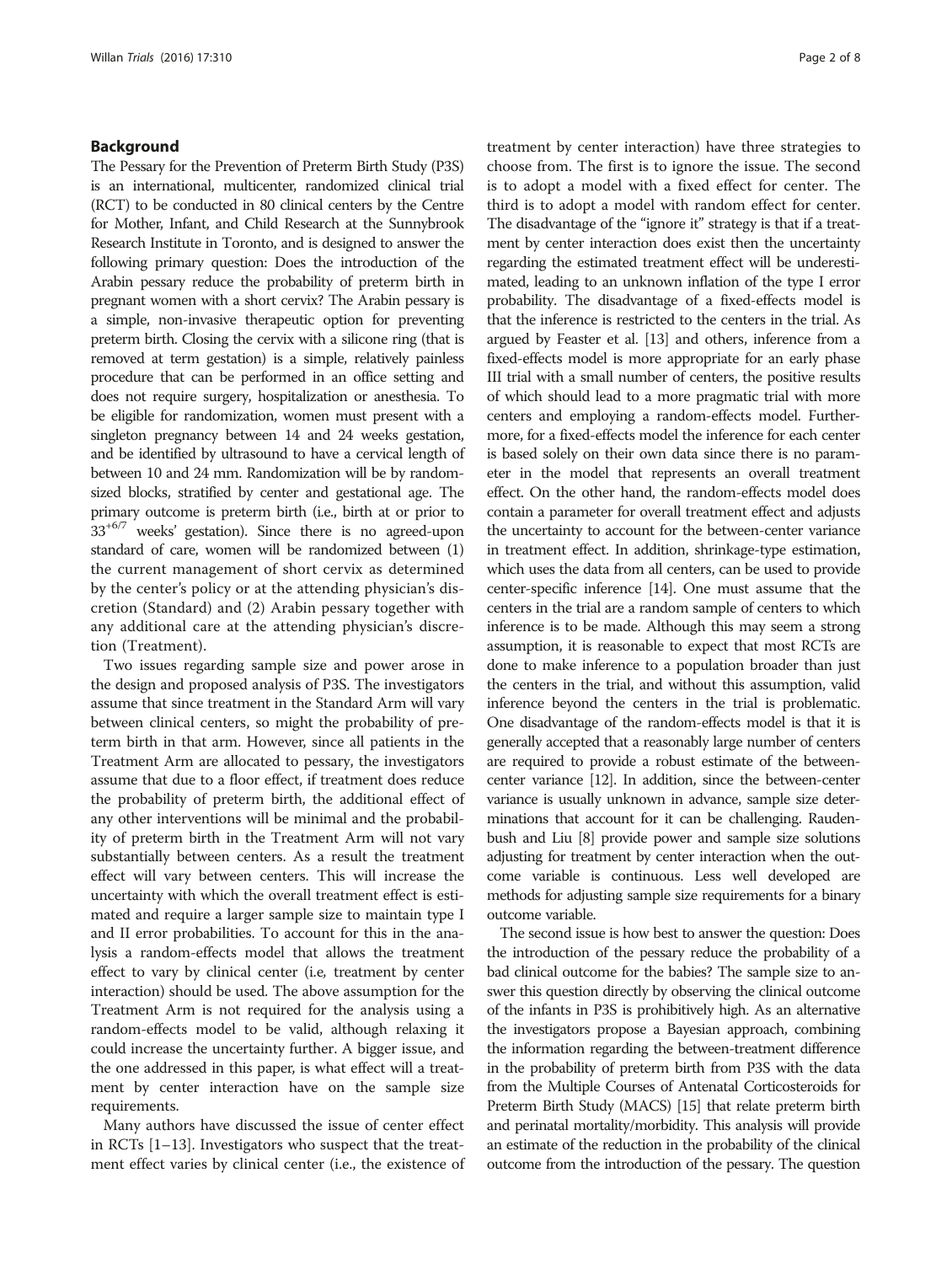of concern to the investigators is: Will the proposed analysis answer the question regarding clinical outcome with sufficient certainty?

Many authors [\[16](#page-7-0)–[30\]](#page-7-0) have discussed the issues related to using surrogate outcomes in RCTs. Ellenberg and Hamilton [[16](#page-7-0)] discuss the use of a tumor marker as a surrogate for tumor response and emphasize the value of identifying valid surrogates for clinical outcomes that have insufficient sensitivity and specificity. Although Wittes, Lakatos and Probstfield [[17](#page-7-0)] conclude that the use of valid surrogate outcomes can reduce sample size and shorten trial durations, they point out several problems that can arise, especially regarding informative censoring. A criterion proposed by Prentice [\[18\]](#page-7-0), and supported by others [[27](#page-7-0), [28\]](#page-7-0), for a valid surrogate is stated as follows: a variable for which a valid test of the null hypothesis of no treatment effect is also a valid test of the corresponding hypothesis based on the clinical outcome. The author discusses the implementation of the criterion and applies it to examples given in [[16](#page-7-0), [17, 21](#page-7-0)]. Freedman, Graubard and Schatzkin [\[19\]](#page-7-0) take issue with the implementation of the Prentice criterion, arguing that unless the observed treatment effect exceeds its standard error by a factor of four, the procedure will usually only lead to a weak validation of the surrogate outcome. Fleming et al. [[20](#page-7-0)] discuss the implementation of the Prentice criterion in the context of cancer and AIDS trials. Day and Duffy [[22](#page-7-0)] demonstrate how, in the British Breast Screening Frequency Trial, the use of surrogate outcomes can dramatically reduce the variance of the estimate of treatment effect and shorten the duration of the trial. Fleming and DeMets [[23](#page-7-0)] argue that the Prentice criterion for a valid surrogate is often not meet and use examples to support their argument. They point out that numerous pathways might affect the clinical outcome, not all which will be mediated through the surrogate. The authors also raise the issue that the interventions might affect the clinical outcome in ways other than through the surrogate. Daniels and Hughes [\[24](#page-7-0)] proposed a Bayesian meta-analysis approach for examining the association between the between-treatment difference in the surrogate and the between-treatment difference in the clinical outcome. Buyse and Molenberghs [\[25\]](#page-7-0) take issue with the Prentice procedure for validating surrogate outcomes. They propose an alternative method for validation and provide an illustration for the situation where the surrogate and clinical outcome are either both normal or both binary. These methods are extended by Molenberghs, Geys and Buyse [[29](#page-7-0)] for the situation where the surrogate is binary and the clinical outcome is continuous, and vice versa. Begg and Leung [[26](#page-7-0)] argue that conceptual strategy for the Prentice procedure is flawed and propose an alternative structure for validating surrogate outcomes. Baker, Izmirlian and Kipnis [\[30](#page-7-0)] address the issues raised by Day and Duffy [\[22](#page-7-0)] and Begg and Leung [\[26](#page-7-0)].

The issue of sample size inflation is addressed in the next section where simulations are used to determine the required sample size in the presence of treatment by center interaction. In the section following that, a Bayesian model is proposed for comparing treatment arms with respect to perinatal mortality/morbidity by combining the information regarding the between-treatment arm difference in the probability of preterm birth from P3S with the information relating preterm birth and perinatal mortality/morbidity from MACS. The performance of the proposed analysis is assessed using simulations. Although the two issues are seemingly separate, they are related since both are associated with the same trial, and both deal with power and sample size questions. The first issue deals with loss of power due to between-center variation in treatment effect, while the second deals with lack of power because the clinical outcome is so rare.

### **Methods**

The P3S is currently under review for funding from the Canadian Institutes for Health Research. If funding is received then the trial will be registered and the appropriate ethics approval will be sought by the coordinating center and all the clinical centers. If P3S is funded then informed consent will be sought for each participant enrolled.

#### Between center treatment-effect variation and sample size

Simulations were used to determine sample size under the assumption that the treatment effect, if it exists, will vary between centers. To model the assumption for the Standard Arm, the preterm probability was assumed to vary between centers following a Beta distribution, with parameters *a* and *b*. That is,  $\pi_{Si} \sim Beta(a, b)$ , where  $\pi_{Si}$  is the preterm probability on the Standard Arm in the  $i<sup>th</sup>$ clinical center. The Beta distribution was chosen because it yields values between 0 and 1, and as illustrated below, the values for  $a$  and  $b$  can be chosen to provide the desired mean and between-center variance. Furthermore, the Beta distribution is used in Bayesian analysis for proportions since it is conjugate to binomial sampling. That is, if the prior distribution for a proportion is Beta, then with binomial sampling, the posterior distribution will also be Beta. The parameters  $a$  and  $b$  were chosen to provide (1) a mean 0.3 that reflects the current preterm probability as determined by available evidence [[15, 31](#page-7-0)] and (2) as the base case, a coefficient of variation (standard deviation/mean) of 0.3 to reflect a reasonable amount of between-center variation. In the results section solutions for values of the coefficient of variation ranging from 0.1 to 0.4 are given for comparison.

Since 
$$
\pi_{Si} \sim Beta(a, b)
$$
,  
\n
$$
E(\pi_{Si}) = \frac{a}{a+b} \text{ and } V(\pi_{Si}) = \frac{ab}{(a+b)^2(a+b+1)},
$$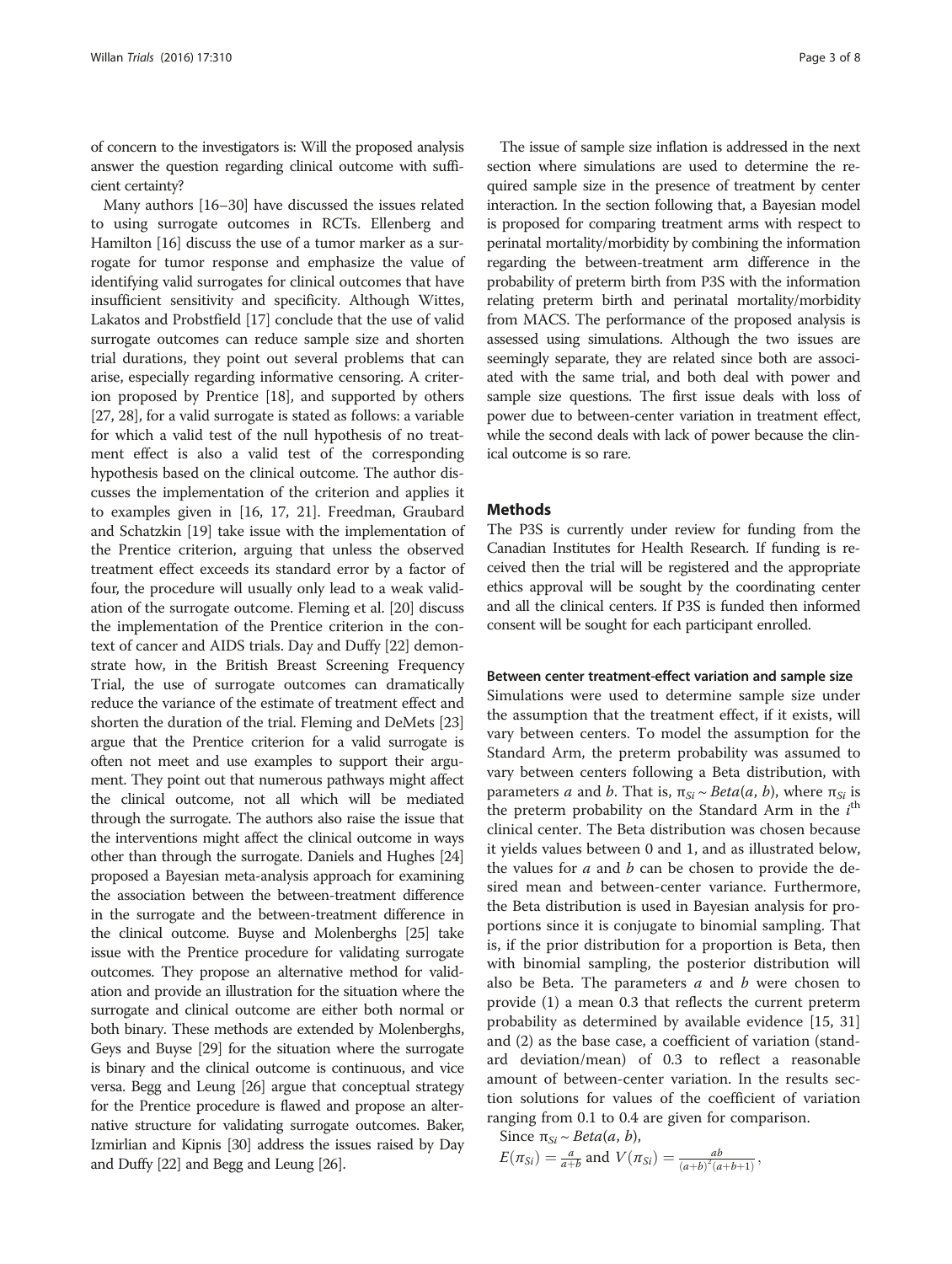where  $E$  and  $V$  are the expectation and variance functions, respectively. Therefore, for P3S:

$$
E(\pi_{Si}) = \frac{a}{a+b} = 0.3
$$
 and  

$$
CV(\pi_{Si}) = \frac{\sqrt{V(\pi_{Si})}}{E(\pi_{Si})} = \sqrt{\frac{ab}{(a+b)^2(a+b+1)}} / \frac{a}{a+b} = 0.3,
$$

where CV is the coefficient of variation function. Solving these equations yields:

$$
a = \frac{1 - c^2 d}{c^2 (1 + d)}
$$
 and 
$$
b = \frac{1 - c^2 d}{c^2 d (1 + d)};
$$
 where  $c$   
=  $C V(\pi_{Si})$  and  $d = \frac{E(\pi_{Si})}{1 - E(\pi_{Si})}.$ 

Thus,  $a = 7.478$  and  $b = 17.45$ , and for these parameter values there is a 95 % probability that a center's preterm probability lies between 0.16 and 0.46, representing a reasonably wide range. (This is the variation in the true probabilities, not the variation in the observed proportions, which also include sampling variation.) The preterm probability in the Treatment Arm, denoted  $\pi_{\mathcal{D}}$  for which the investigators required sufficient power was set at 0.225 and fixed across clinical centers, yielding under the alternative hypothesis, a mean relative risk reduction of 0.25 and a mean number needed to treat of about 13. By assuming a  $CV(\pi_{Si}) = 0.3$ , 79 % of the centers in the Standard Arm have a probability of preterm birth greater than 0.225.

The simulation procedure to determine the required sample size proceeded as follows.

- A chosen sample size of patients was allocated randomly between the 80 centers with equal probability among centers with the constraint that there had to be at least six patients in each center
- - Because randomization is to be stratified-blocked by center, within each center, half the patients were assigned to the Standard Arm and half to the Treatment Arm
- - Those assigned to the Treatment Arm had their outcome determined by a Bernoulli distribution with probability 0.225
- Those assigned to Standard in  $i<sup>th</sup>$  center had their outcome determined by a Bernoulli distribution with a probability that was sampled from Beta(7.478, 17.45)
- - The resulting data were analyzed using a randomeffects model, allowing treatment effect to vary between centers, using risk difference as the measure of treatment effect
- The simulation was replicated 10,000 times, and the proportion of replicates in which statistical significance (two-sided, 5 % level) was achieved was recorded
- - If the proportion of replicates which achieved statistical significance was less (greater) than 80 %,

the sample size was increased (decreased) and the procedure was repeated

### Assessing the treatment effect on clinical outcome

The required sample size if perinatal mortality/morbidity was the primary outcome is 37,500 per arm. This was determined by simulation in the same way as the entries in Table [1](#page-4-0) and is based on having an 80 % power to achieve statistical significance (two-sided, level 0.05) if the addition of the Arabin pessary reduced the probability of a bad outcome from 1 % to 0.75 %, a 25 % reduction and a number needed to treat of 400. Again, it was assumed that the probability of a bad outcome in the Standard Arm varied between centers following a Beta distribution with a coefficient of variation of 0.3 and a mean of 0.01 (i.e., Beta(9.9, 89.1). A total sample size of 75,000 is impossibly high, and the investigators have proposed a Bayesian analysis combining the information regarding the between-treatment difference in the probability of preterm birth from P3S with the data relating preterm birth and perinatal mortality/morbidity from the singleton pregnancies from MACS. In MACS perinatal mortality/morbidity was a composite measure of perinatal mortality or serious neonatal morbidity, which included respiratory distress syndrome, bronchopulmonary dysplasia, severe intraventricular hemorrhage, cystic periventricular leukomalacia and necrotizing enterocolitis. Among the 1463 singleton pregnancies in MACS, 530 were preterm, of which 166 experienced perinatal mortality/morbidity, and of the 933 who were not preterm 5 did. This yields an estimated probability of perinatal mortality/morbidity for preterm babies of 166/530 = 0.31 and an estimated probability of freedom from perinatal mortality/morbidity for term babies of  $928/933 = 0.99$ .

In this analysis the parameter of interest is  $\Delta = p_T - p_S$ , where  $p_T$  and  $p_S$  are the probabilities of perinatal mortality/morbidity in babies whose mothers are randomized to the Treatment and Standard Arms, respectively. Thus, Δ is the between-treatment arm difference in the probability of perinatal mortality/morbidity.

The quantity  $p_T = \pi_{ptb|T} \times \tau_{pmm|ptb} + \pi_{tb|T} \times \tau_{pmm|tb}$ , where:

- $\pi_{ptb|T}$  is the probability of preterm birth for mothers randomized to the Treatment Arm
- $\tau_{pmm|ptb}$  is the probability of perinatal mortality/ morbidity in a baby who is born preterm
- $\pi_{tb|T} = 1 \pi_{ptb|T}$  is the probability of term birth for mothers randomized to the Treatment Arm
- $\tau_{pmm|tb}$  is the probability of perinatal mortality/ morbidity in a baby who is born at term

Similarly,  $p_S = \pi_{ptb|S} \times \tau_{pmm|ptb} + \pi_{tb|S} \times \tau_{pmm|tb}$ , where:

•  $\pi_{ptb|S}$  is the probability of preterm birth for mothers randomized to the Standard Arm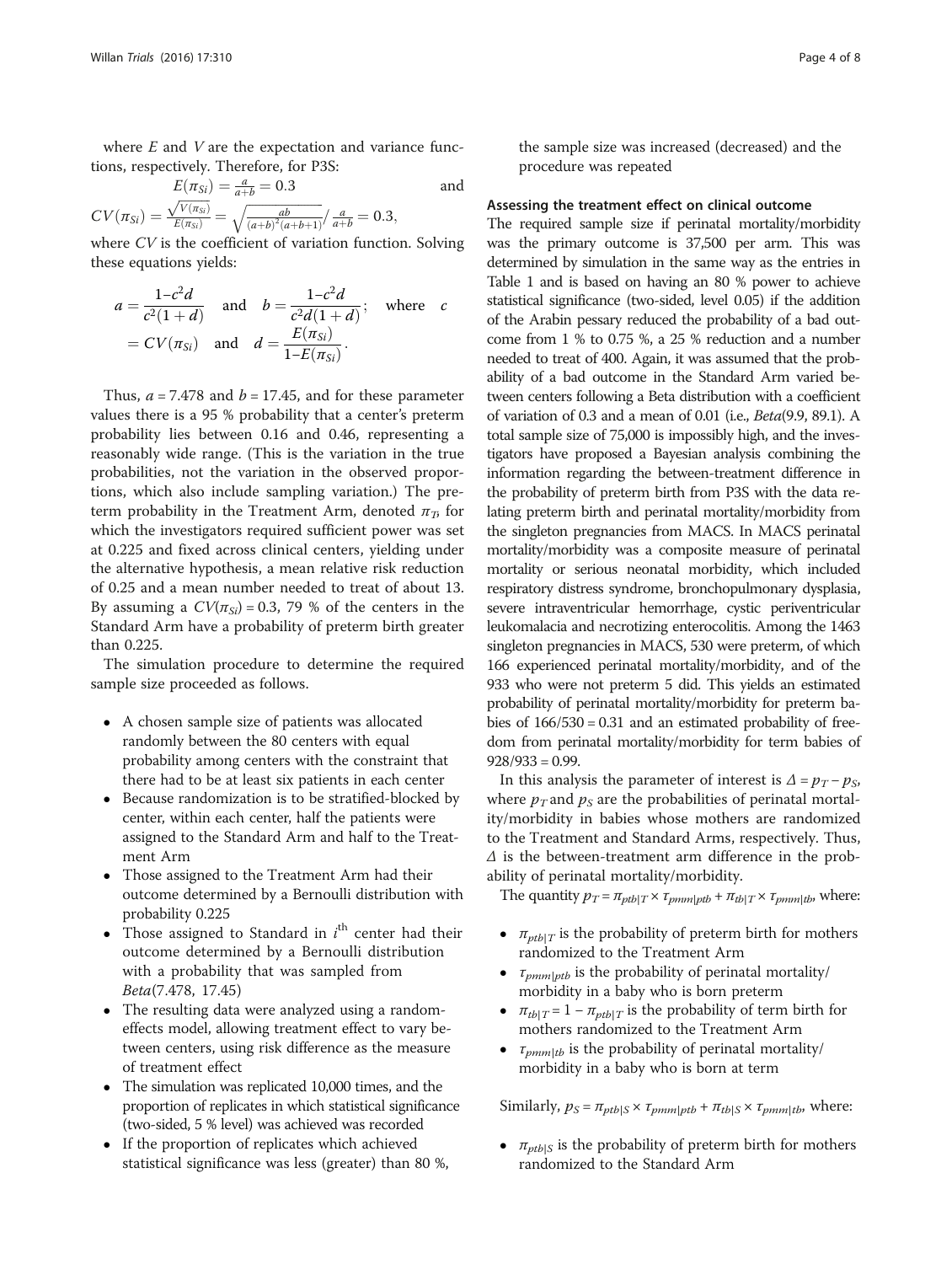<span id="page-4-0"></span>•  $\pi_{tb|S} = 1 - \pi_{ptb|S}$  is the probability of term birth for mothers randomized to the Standard Arm

Substituting and simplifying, we get:

$$
\Delta = (\pi_{ptb|T} - \pi_{ptb|S}) \times (\tau_{pmm|ptb} - \tau_{pmm|tb}).
$$

Thus, if there is a one-to-one correspondence between preterm birth and the clinical outcome, i.e.  $\tau_{pmm|ptb} = 1$ and  $\tau_{pmm|tb} = 0$  then  $\Delta = (\pi_{ptb|T} - \pi_{ptb|S})$ , and inference regarding the clinical outcome can be based solely on preterm birth. Since the conditions  $\tau_{pmm|ptb} = 1$  and  $\tau_{pmm1} = 0$  will never hold, inference about  $\Delta$  will be made by deriving a probability distribution for it from the posterior distributions for  $\tau_{pmm|ptb}$  and  $\tau_{pmm|tb}$  based on the data from MACS, and for  $(\pi_{ptb|T} - \pi_{ptb|S})$  based on the data from P3S. Assuming the uninformative prior *Beta*(1, 1) for  $\tau_{pmm|ptb}$  and for  $\tau_{pmm|tb}$ , and recalling that the Beta distribution and binomial sampling are conjugate, the posterior distributions [\[32](#page-7-0)], given the data, are:

- $\tau_{pmm|ptb} \sim Beta(y_{ptb} + 1, n_{ptb} y_{ptb} + 1)$ , where from  $MACS$   $n_{ptb}$  is number of preterm births of whom  $y_{ptb}$  experienced the clinical outcome. Recalling that  $n_{ptb}$  = 530 and  $y_{ptb}$  = 166, then  $\tau_{pmm|ptb}$  ~ Beta(167,365)
- $\tau_{pmm|tb} \sim Beta(y_{tb} + 1, n_{tb} y_{tb} + 1)$ , where from *MACS*  $n_{tb}$  is number of term births of whom  $y_{tb}$ experienced the clinical outcome. Recalling that  $n_{tb}$ = 933 and  $y_{tb}$  = 5, then  $\tau_{pmm|tb} \sim Beta(6,929)$

The distribution for  $(\pi_{ptb|T} - \pi_{ptb|S})$  will come from a random-effects regression model for the outcome of preterm birth using the P3S data. The model will include a fixed effect for Treatment Arm and a random effect for center, allowing for the treatment effect to vary by center. By assuming an uninformative normal prior, the posterior distribution for  $(\pi_{ptb|T} - \pi_{ptb|S})$  will be *Normal*( $\mu$ ,  $\nu$ ), where  $\mu$ is the estimate of the coefficient for treatment group and  $\nu$ is the associated variance. Using the above distributions, a distribution for  $\Delta$  will be sampled. From the sampled distribution, the probability that  $\Delta$  is less than 0 (i.e., the probability that pessary reduces the risk of the perinatal mortality/ morbidity) will be determined. In addition, 95 % credible intervals for  $\Delta$  will be determined. By using uninformative priors the inference regarding  $\Delta$  will be conditional on using the data from P3S and MACS only.

The performance of the proposed analysis was examined using simulation as follows:

- The trial of 700 per arm was simulated 10,000 times using the same assumptions for deriving the sample size given above
- $\bullet$ For each simulation:

o The mean and variance of the estimator of  $\pi_{nth|T}$  –  $\pi_{nth|S}$  were determined

o 10,000 samples were taken from a normal distribution with that mean and variance o 10,000 samples were taken from the Beta

distributions for  $\tau_{pmm|ptb}$  and  $\tau_{pmm|tb}$ , as given above

o For each sample  $\Delta$  was determined as  $(\pi_{ptblT})$  $-\pi_{ptb|S}$  × ( $\tau_{pmm|ptb}$  –  $\tau_{pmm|tb}$ ) from the sampled values

o The proportion of samples for which Δ was negative was recorded

### Results

Between-center treatment-effect variation and sample size For the base-case parameters listed in the next sentence the required sample size is 700 patients per arm.  $E(\pi_{Si})$ = 0.3;  $CV = 0.3$ ;  $\pi_T = 0.225$ ; number of centers = 80; type I error probability = 0.05 (two-sided); and type II error probability = 0.2. To examine robustness with respect to the CV and number of centers, the associated sample size requirements are given in Table 1. The sample size required increases with the coefficient of variation, since larger CVs result in greater uncertainty, and decreases with the number of centers, as noted by Feaster et al. [[13\]](#page-7-0) and Raudenbush and Liu [\[8](#page-7-0)]. The effect of the number of centers is explained in the [Appendix.](#page-6-0) For 80 centers and a CV of 0, the required sample size was 540 per arm. Therefore, the increase in total required sample size to account for the between-centers variance is 320.

For this example the assumption has been made that there is no between-center variation in the probability of preterm birth in the Treatment Arm. This assumption was made on the assessment that if the pessary does decrease the probability of preterm birth by 0.075 (i.e., the alternative hypothesis is true), a floor effect is expected, meaning that any additional interventions are unlikely to decrease the probability much further, and so even if the additional interventions vary between center, it is unlikely to result in between-center variation in the probability in preterm birth. To examine the robustness of the assumption in this example consider the following.

Table 1 Required sample size per arm as a function of the coefficient of variation and the number of clinical centers

| Probability<br>that $πsi > 0.225$ | Number of clinical centers |      |      |     |     |  |
|-----------------------------------|----------------------------|------|------|-----|-----|--|
|                                   | 20                         | 40   | 60   | 80  | 100 |  |
|                                   | 610                        | 580  | 560  | 540 | 520 |  |
| 0.99                              | 660                        | 600  | 580  | 560 | 530 |  |
| 0.90                              | 880                        | 700  | 650  | 600 | 560 |  |
| 0.79                              | 1840                       | 1000 | 800  | 700 | 640 |  |
| 0.71                              | 50,000                     | 1700 | 1200 | 900 | 800 |  |
|                                   |                            |      |      |     |     |  |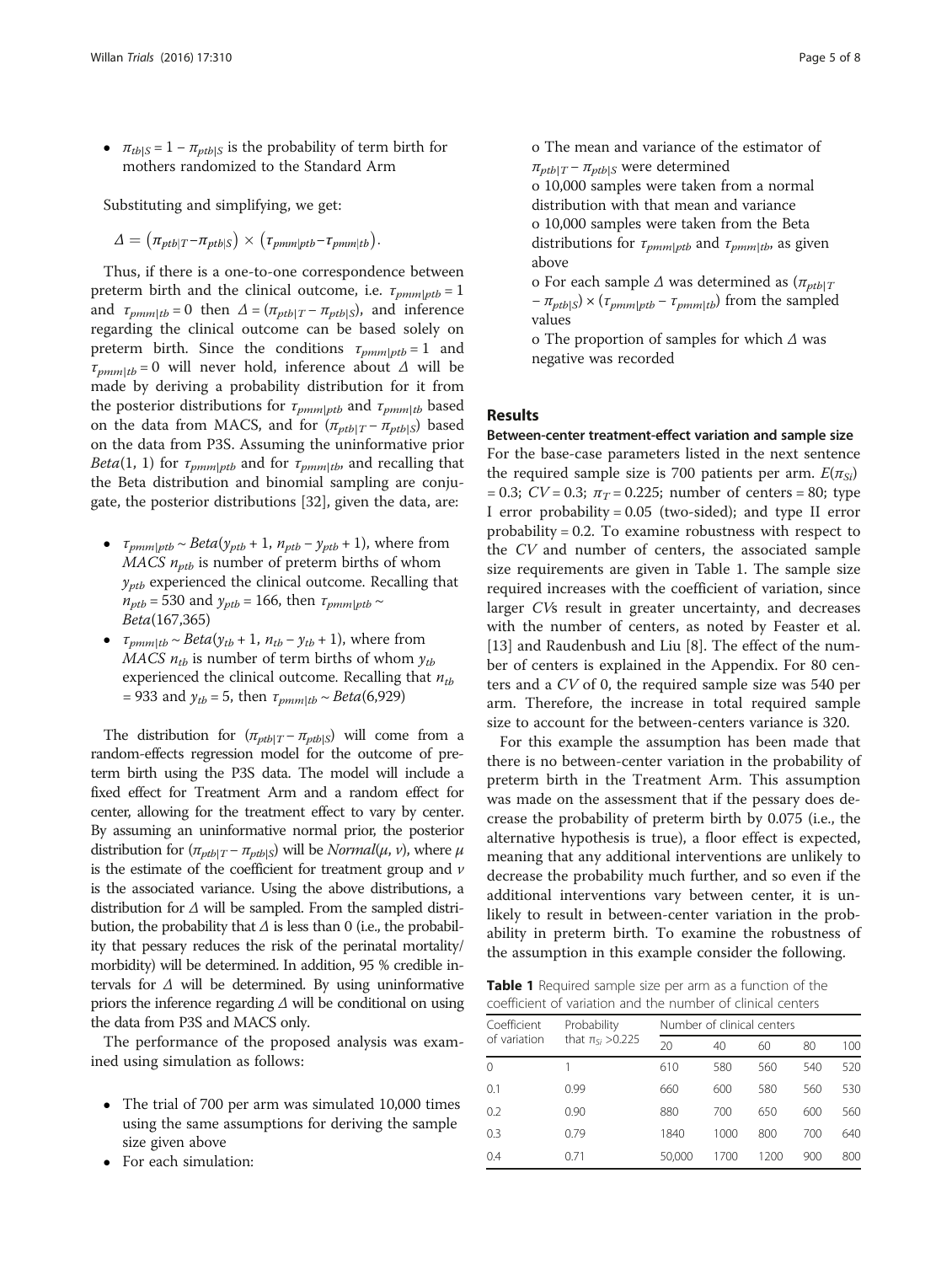From the Appendix, under the assumption that each center randomizes  $n$  subjects, the variance of the esti-

mated treatment effect is given by  $V = \frac{2(\sigma_S^2 + \sigma_T^2)}{N} + \frac{v_S + v_T}{K}$ where  $K$  is the number of centers;

*N* is the total sample size, *i.e.*,  $N = n \times K$ ;

 $\sigma_S^2 = \pi_S(1 - \pi_S)$  is the between-patient variance in the Standard Arm;

 $\sigma_T^2 = \pi_T(1 - \pi_T)$  is the between-patient variance in the Treatment Arm;

 $v<sub>S</sub>$  and  $v<sub>T</sub>$  are the between-center variances in the Standard and Treatment Arms, respectively, where  $v_i$  $=(p_i \times CV_i)^2$ , for  $i = S$ , T.

Under the alternative hypothesis,  $\pi_S = 0.3$  and  $\pi_T = 0.225$ . In this example  $K = 80$  and  $N = 1400$ . Thus, if there is no between-center variation in either arm (i.e.,  $CV_S = CV_T = 0$ , and therefore  $v_s = v_T = 0$ ), then  $V = 5.49 \times 10^{-4}$ . Based on our assumption that there is between-center variation in the Standard Arm but not the Treatment Arm (i.e.,  $CV_s =$ 0.3 and  $CV_T = 0$ ),  $V = 6.50 \times 10^{-4}$ , representing a 18.4 % increase. Now if we allow some residual between-center variation in the Treatment Arm, say  $CV_T = 0.1$ , then  $V =$  $6.57 \times 10^{-4}$ , which is a mere 0.97 % increase. The small effect of the between-center variability in the Treatment Arm relates to the fact that the between-center variance,  $v_T$ , is the square of the product of  $\pi<sub>T</sub>$  and  $CV<sub>T</sub>$ , both of which are smaller than the corresponding quantities in the Standard Arm. Even a  $CV<sub>T</sub>$  of 0.15 increases the variance by only 2.19 %. The conclusion is that in this example the assumption of no between-center variation is reasonably robust, especially considering that 0.3 was selected as an upper bound for  $CV<sub>S</sub>$ .

#### Assessing the treatment effect on clinical outcome

The average (over the 10,000 simulated trials) of the proportion of negative Δ's was 0.98 and the 5th percentile was 0.87. This provides strong evidence that if the pessary reduces the probability of preterm birth from 0.3 to 0.225, and 700 patients per arm are recruited, there will be a very high probability of concluding that the pessary reduces the probability of perinatal mortality/ morbidity. The 5th percentile and average proportion of

negative Δ's are given in Table 2 as a function of the number of centers and the between-center coefficient of variation of the probability of preterm birth in the Standard Arm. As expected the proportion of negative Δ's increases with increasing number of clinical sites and decreasing coefficient of variation. To save computation time the values given in Table 2, except those of the base case, are based on 1000 simulated trials and 10,000 samples.

The SAS programs used to generate Tables [1](#page-4-0) and 2 can be found at [www.andywillan.com/downloads](http://www.andywillan.com/downloads).

### **Discussion**

In a multicenter RCT a treatment by center interaction may exist for any number of reasons. It can exist because of differences in patient referral patterns, clinician skills, supportive care, implementation of the Treatment Arm, clinical evaluation or, as in P3S, with variations in the Standard Arm. The risk of a treatment by center interaction is often ignored [\[13\]](#page-7-0). This can lead to inflated type I error probabilities due to underestimating uncertainty, and inflated type II error probabilities due to inadequate sample sizes. It is well known that random-effect models provide valid estimates of variances of the estimated treatment effects, and the models can be adopted after a trial is completed if a treatment by center interaction is observed. However, sample sizes cannot be adjusted if an interaction is observed once the trial has been completed. In which case the inflation of type II error probability (i.e., reduction in power) has to be accepted. Modeling the effect that a treatment by center interaction has on sample size is challenging since it depends on many factors, many of which might be unknown at the time of trial planning. These include the number of centers, the degree to which the treatment effect varies between centers and the distribution of patients between centers. Other factors include the nature of the outcome variable and the metric used for the treatment comparison. Employing simulation and sensitivity analysis, as illustrated on the P3S above, is a fruitful, albeit time-consuming, approach. The simulation process depends on the specific causes of the betweencenter variability and other factors as discussed above.

Table 2 The average and (5th percentile) of the proportion of negative Δ's as a function of the coefficient of variation and the number of clinical centers

| Coefficient<br>of variation | Probability<br>that $\pi_{\rm Si} > 0.225$ | Number of clinical centers |            |            |            |            |  |  |
|-----------------------------|--------------------------------------------|----------------------------|------------|------------|------------|------------|--|--|
|                             |                                            | 20                         | 40         | 60         | 80         | 100        |  |  |
| 0                           |                                            | 0.98(0.88)                 | 0.99(0.94) | 0.98(0.93) | 0.99(0.93) | 0.99(0.94) |  |  |
| 0.1                         | 0.99                                       | 0.98(0.87)                 | 0.98(0.92) | 0.99(0.92) | 0.98(0.92) | 0.99(0.94) |  |  |
| 0.2                         | 0.90                                       | 0.97(0.88)                 | 0.97(0.85) | 0.98(0.90) | 0.98(0.90) | 0.99(0.92) |  |  |
| 0.3                         | 0.79                                       | 0.97(0.87)                 | 0.96(0.79) | 0.97(0.85) | 0.98(0.87) | 0.98(0.90) |  |  |
| 0.4                         | 0.71                                       | 0.97(0.86)                 | 0.94(0.73) | 0.96(0.79) | 0.97(0.85) | 0.98(0.89) |  |  |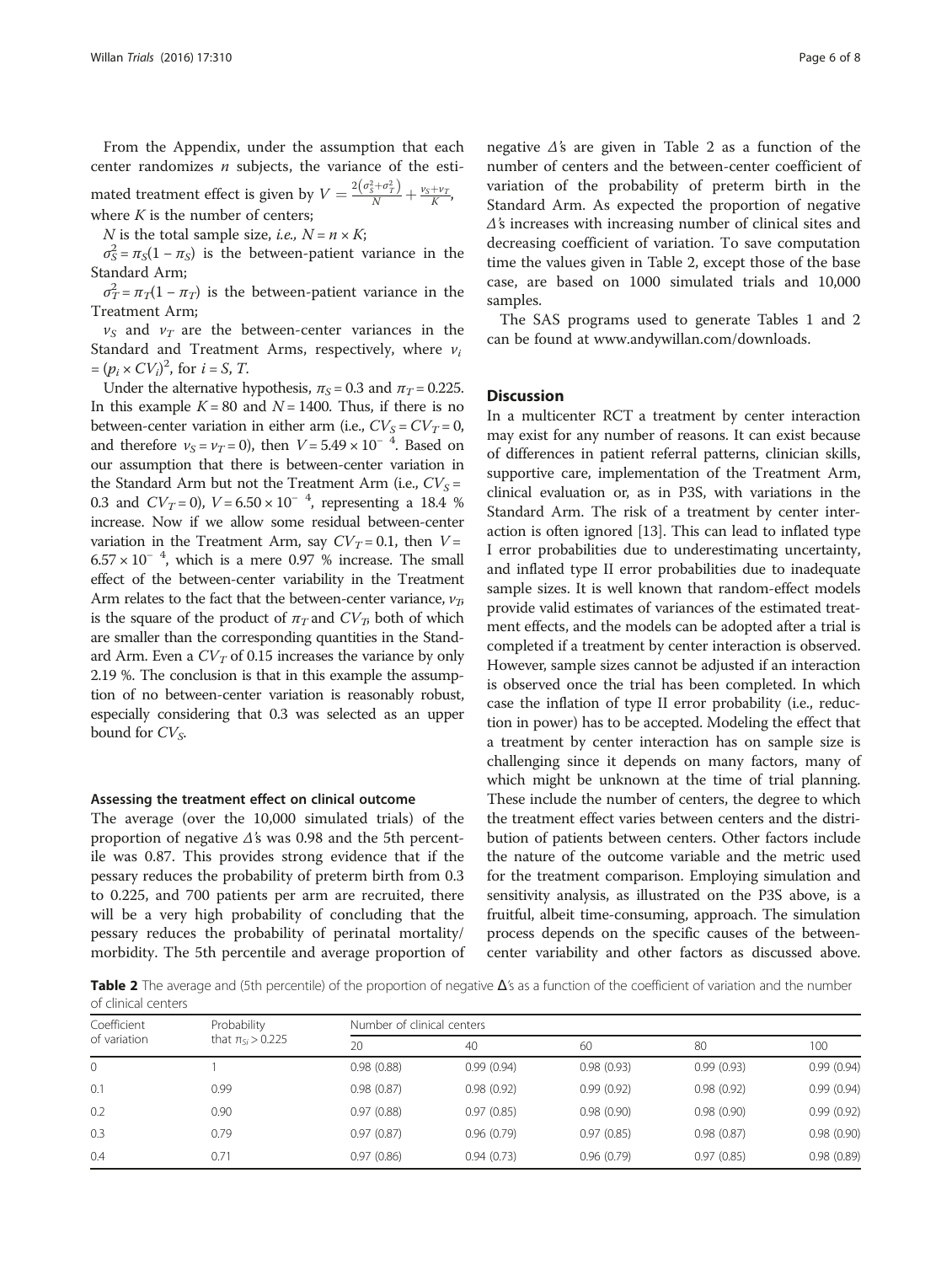<span id="page-6-0"></span>Consequently, many applications require a custom programming code.

The Bayesian decision model approach proposed in the previous section uses a surrogate outcome from an RCT in combination with data from other sources to make treatment comparison with respect to more clinical outcomes. To meet the Prentice criterion for a valid surrogate it must be on the causal pathway between the intervention (Treatment versus Standard) and the clinical outcome, and the entire effect of the intervention on the clinical outcome must be through its effect on the surrogate. Investigators are well advised to consider these issues carefully. Regarding P3S, it is firmly accepted that preterm birth is a risk factor for bad clinical outcome and that interventions that reduce the probability of preterm birth will reduce the risk such an outcome [\[33](#page-7-0)–[35](#page-7-0)].

The use of a surrogate outcome in a Bayesian decision model is particularly useful when the clinical outcomes are rare or occur well in to the future. For binary outcomes the required sample size is dominated by the one over the square of the risk difference; the smaller the risk difference, the greater the required sample size. Assuming constant relative risks, the ratio of the risk difference for a surrogate to that for the clinical outcome equals the ratio of the corresponding risks of the outcomes in the Standard Arm. For example, in the P3S trial the risks in the Standard Arm for surrogate and clinical outcome are 0.3 and 0.01, respectively, and consequently one over the square of the risk difference for the clinical outcome is 900 times that for the surrogate. Even when the surrogate and clinical risks do not differ greatly, the decision model approach has distinct advantages for clinical outcomes that occur much later in time, such as survival. If long-term survival is the clinical outcome of interest, it might be the case that the research question will no longer be relevant after the required number of events have been observed since interest may have shifted to new interventions.

The requirement that the entire effect of the intervention (Treatment versus Standard) on the clinical outcome must be through its effect on the surrogate can be easily overlooked. For example, if relapse is used as a surrogate for survival, care must be taken that treatment does not negatively affect survival through some long-term adverse outcome. The other limiting factors are the relevance and strength of the evidence relating the surrogate to the clinical outcome. Critical appraisal of the evidence, including appropriateness of the sample and the methodology used is crucial for establishing the credibility of any application of a decision model.

The proposed Bayesian approach mirrors the decision analytic approaches used in health economics for assessing the cost-effectiveness of health care interventions [[36\]](#page-7-0). A number of issues come to the fore concerning the quality of such analyses [[37\]](#page-7-0), and investigators must

be prepared to defend the assumptions made in building the model. For P3S the model itself was very simple. Nonetheless, issues regarding the appropriateness and exhaustiveness of the "other sources" need to be addressed. These issues aside, the approach provides a very efficient means of addressing important clinical questions. For example, the sample size for P3S to compare Treatment Arms with respect to the clinical outcome total 75,000, more than 50 times the planned recruitment of 1400.

### Conclusion

Simulation techniques were used to address two issues relating to sample size and power for the pessary trial. Modeling the effect that a treatment by center interaction has on sample size is challenging because it depends on many factors, most of which might be unknown at the time of trial planning. Nonetheless, as illustrated above employing simulation and sensitivity analysis is a useful approach for determining sample size requirements while accounting for the additional uncertainty due to a treatment by center interaction.

It is often the case that an important clinical outcome is very rare or occurs many years after randomization. Using a surrogate outcome in conjunction with a Bayesian decision model is an efficient way to compare important clinical outcomes in a randomized clinical trial in situations where the direct approach requires a prohibitively high sample size or impossibly long follow-up. For particular examples simulations can be used to determine the power properties of employing such an approach.

#### Appendix

Consider analyzing the data from a multicenter RCT as one might conduct a random effects meta-analysis. Let  $V_i$  be the variance of the estimator of the parameter of interest in center i. Then:

$$
V_i = \frac{\sigma_S^2}{n_{Si}} + v_S^2 + \frac{\sigma_T^2}{n_{Ti}} + v_T^2,
$$

where  $\sigma_S^2$  and  $\sigma_T^2$  are the between-patient variances of an observation and  $n_{Si}$  and  $n_{Si}$  are the sample size for center i, for Standard and Treatment Arms respectively, and  $v_S^2$  and  $v_T^2$  are the between-center variances of the parameter of interest for the Standard and Treatment Arms, respectively. For the most part  $v_T^2$  has assumed to be 0, but for generalizability values other than 0 values are considered here.

For the sake of illustration assume that  $n_{Si} = n_{Si} = n$  for all i. Then: